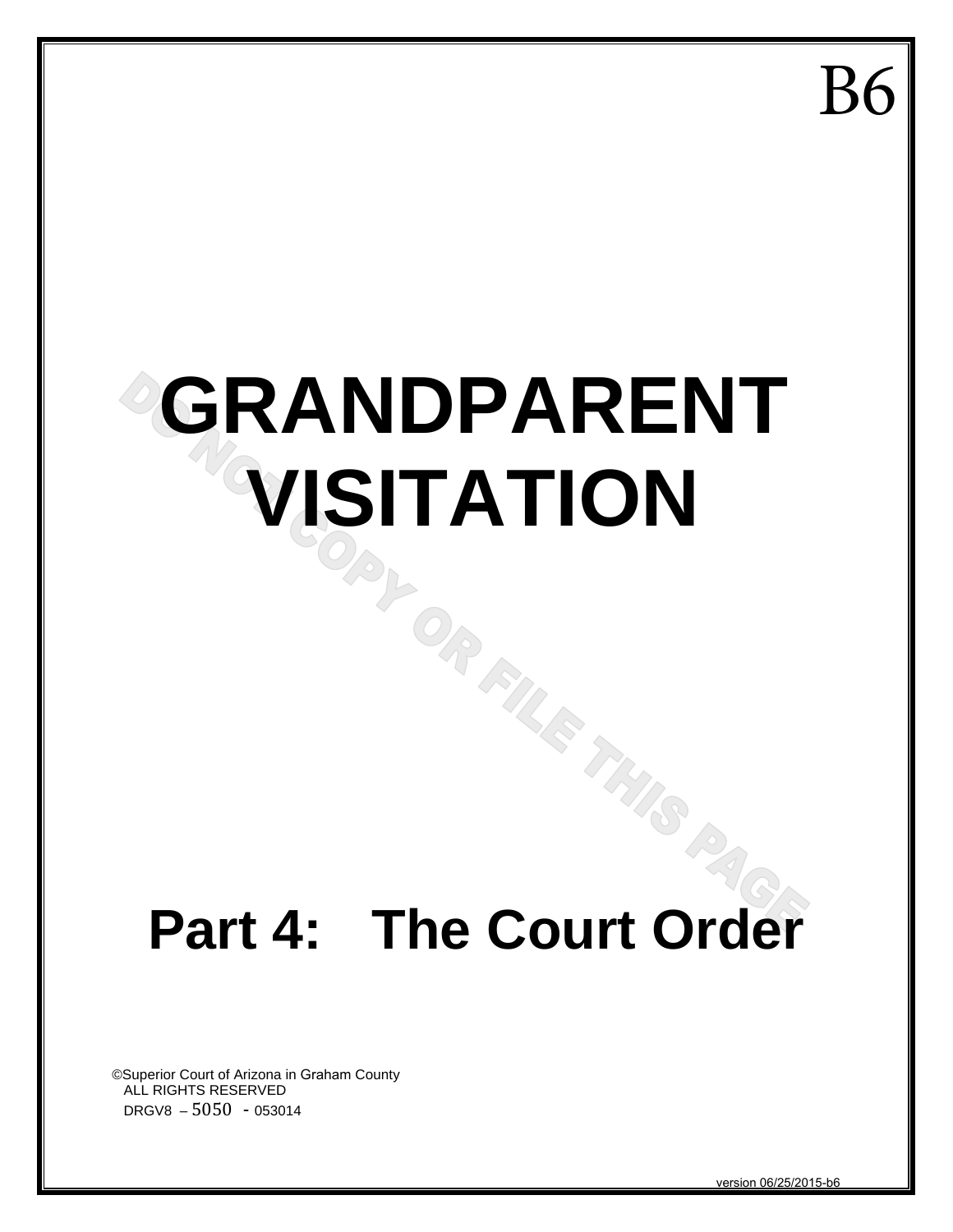### SELF-SERVICE CENTER

### **GRANDPARENT VISITATION**

### **Part 4: THE COURT ORDER**

**CHECKLIST** 

*You may use the forms and instructions in this packet if . . .*

- You or the other party filed a petition to establish court-ordered grandparent visitation, AND
- You are ready to complete the court papers about the final order, AND
	- You are going to a default hearing, or you both agree on the settlement terms of the court case, or you are going to a trial on what you disagree about.

**READ ME:** Consulting a lawyer before filing documents with the court may help prevent unexpected results. A list of lawyers you may hire to advise you on handling your own case or to perform specific tasks, as well as a list of court-approved mediators can be found on the Self-Service Center website.

© Superior Court of Arizona in Graham County DRGV8k-092111 ALL RIGHTS RESERVED Page 1 of 1

version 06/25/2015-b6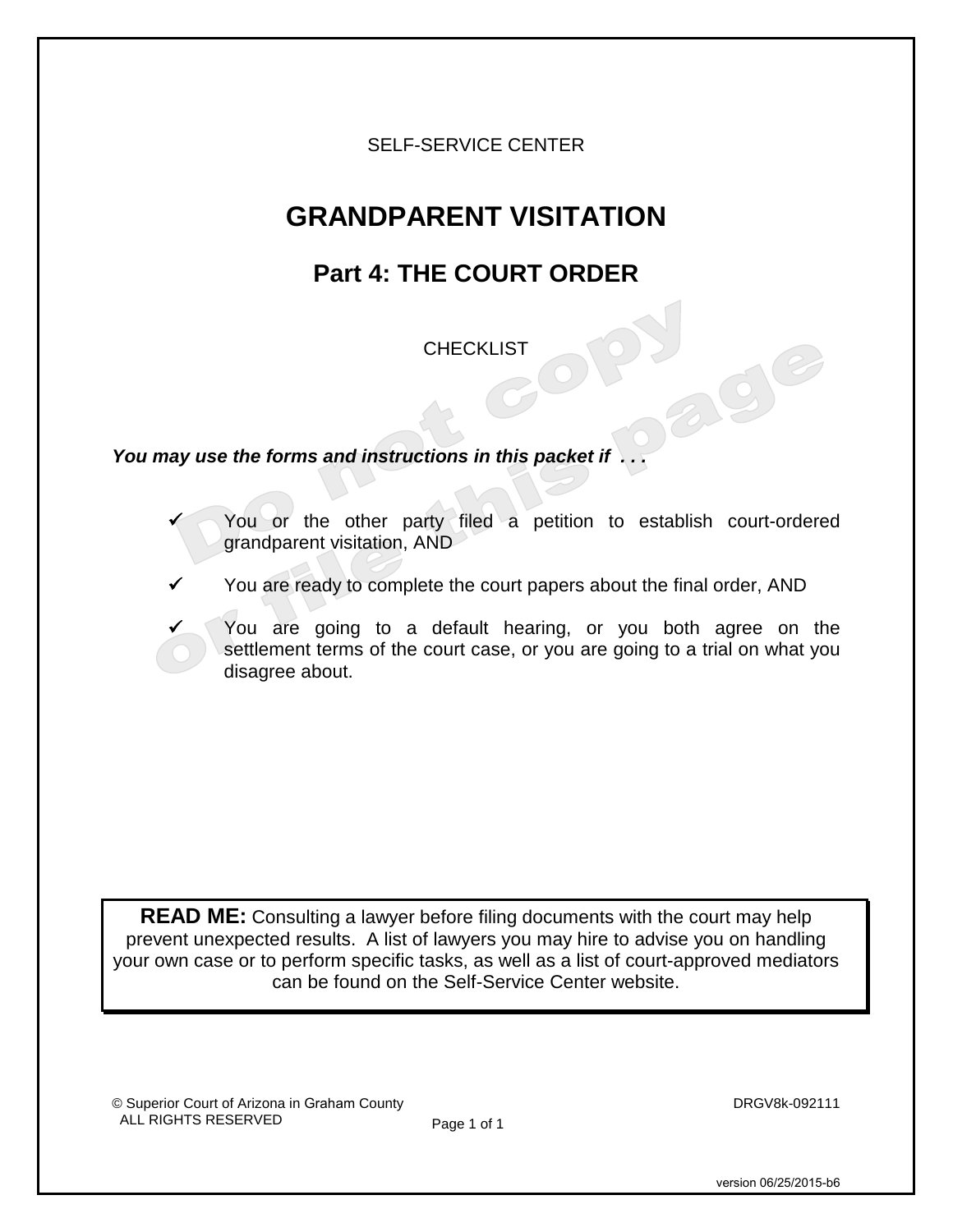### SELF-SERVICE CENTER

### **INSTRUCTIONS: HOW TO COMPLETE THE COURT ORDER REGARDING PETITION FOR GRANDPARENT VISITATION**

### **This order is designed for grandparents or great grandparents who want to get a court order for visitation.**

The Order is the legal document that is the judge's decision on the court lawsuit. The signed Order is important because it determines the rights and responsibilities of all parties. If a party does not follow the Order, then other parties can ask the Court for help in enforcing the terms of the Order.

### **When filling out any court forms, type or print with black ink only!**

**Important reminder!!** Your order should repeat as closely as possible what you requested in your grandparent visitation petition unless the opposing party has provided written consent to any changes. You cannot mark something different in the order from what you asked for in the petition unless the change clearly benefits the opposing party. If you do, the judge or commissioner will not sign the order. If you want to change your request, you must file an amended petition. **Have your petition at hand when you fill out your order.**

### **The first part of the Judgment and Order--the Court Findings:**

- 1. This states that the court has all information necessary to enter a Judgment and Order.
- 2. This states that this court is able to make the Orders relating to you and the opposing party.
- 3. This states that the court will make only those Orders that are in the best interests of the children.
- 4. Print or type the full names and dates of birth for the minor children in the spaces provided.
- 5. Print or type the full names and dates of birth of the grandparents who will have visitation, in the spaces provided.
- 6. This states the legal reason you are entitled to the visitation
- 7. This lists the persons against whom this order is effective. If a parent or guardian is not a party to the case, the order is not effective as to that parent or guardian.

### **The second part of the Judgment and Order--It Is Ordered That:**

- 1. **VISITATION:** write in everything you said you wanted in the petition. Remember that if the judge disagrees, he or she might write in something else. But, you cannot write in something other than what you asked for in the petition.
- 2. **OTHER MATTERS:** if there are other things you have asked for in the Petition that have not already been covered in the Judgment and Order. Be specific and be sure you use the same or similar language to what you said in your Petition.

### **Judges' signature:**

At the hearing the judge will ask questions and then make any changes he or she thinks are appropriate to the Order you submitted or write his or her own order. The judge will sign the order, which becomes your legal order of visitation.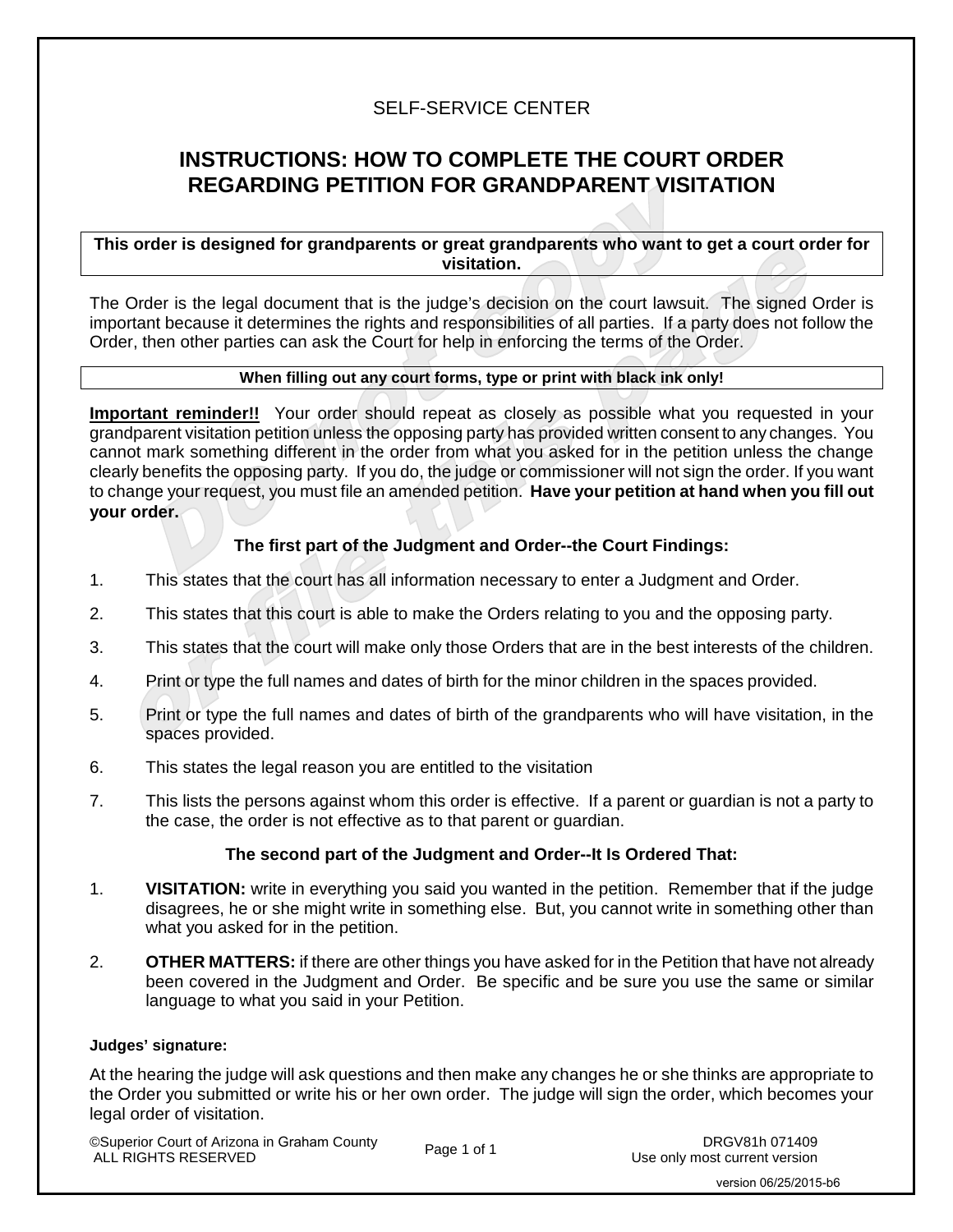| Address (if not protected): Manual Address (if not protected):                                           |                                     |  |
|----------------------------------------------------------------------------------------------------------|-------------------------------------|--|
|                                                                                                          |                                     |  |
|                                                                                                          |                                     |  |
|                                                                                                          |                                     |  |
|                                                                                                          | For Clerk's Use Only                |  |
|                                                                                                          |                                     |  |
| Representing $\Box$ Self, without a Lawyer or $\Box$ Attorney for $\Box$ Petitioner OR $\Box$ Respondent |                                     |  |
|                                                                                                          |                                     |  |
|                                                                                                          |                                     |  |
|                                                                                                          |                                     |  |
| <b>SUPERIOR COURT OF</b>                                                                                 |                                     |  |
|                                                                                                          |                                     |  |
| <b>ARIZONA IN GRAHAM COUNTY</b>                                                                          |                                     |  |
|                                                                                                          |                                     |  |
|                                                                                                          |                                     |  |
|                                                                                                          |                                     |  |
|                                                                                                          |                                     |  |
| In the Matter of:                                                                                        | Case                                |  |
|                                                                                                          | Number:                             |  |
|                                                                                                          |                                     |  |
|                                                                                                          | <b>ATLAS No.</b>                    |  |
|                                                                                                          | (if applicable)                     |  |
| Name of Grandparent(s) Requesting Visitation                                                             |                                     |  |
|                                                                                                          | <b>ORDER REGARDING PETITION FOR</b> |  |
|                                                                                                          | <b>GRANDPARENT VISITATION</b>       |  |
|                                                                                                          | A.R.S § 25-409                      |  |
| Name(s) of Mother, and/or Father                                                                         |                                     |  |
|                                                                                                          |                                     |  |
|                                                                                                          |                                     |  |
| Name of Other Parent or Legal Guardian (if any)                                                          |                                     |  |

### **THE COURT FINDS AS FOLLOWS:**

1. This case comes before this Court for a final Order. The Court has taken all testimony needed to enter this Order.

**NAME** DATE OF BIRTH

- 2. This Court has jurisdiction over the parties under the law.
- 3. It is in the best interests of the child(ren) that visitation be ordered as described below.
- 4. This order applies to these children: (list additional children on attachment page)

## ©Superior Court of Arizona in Graham County ALL RIGHTS RESERVED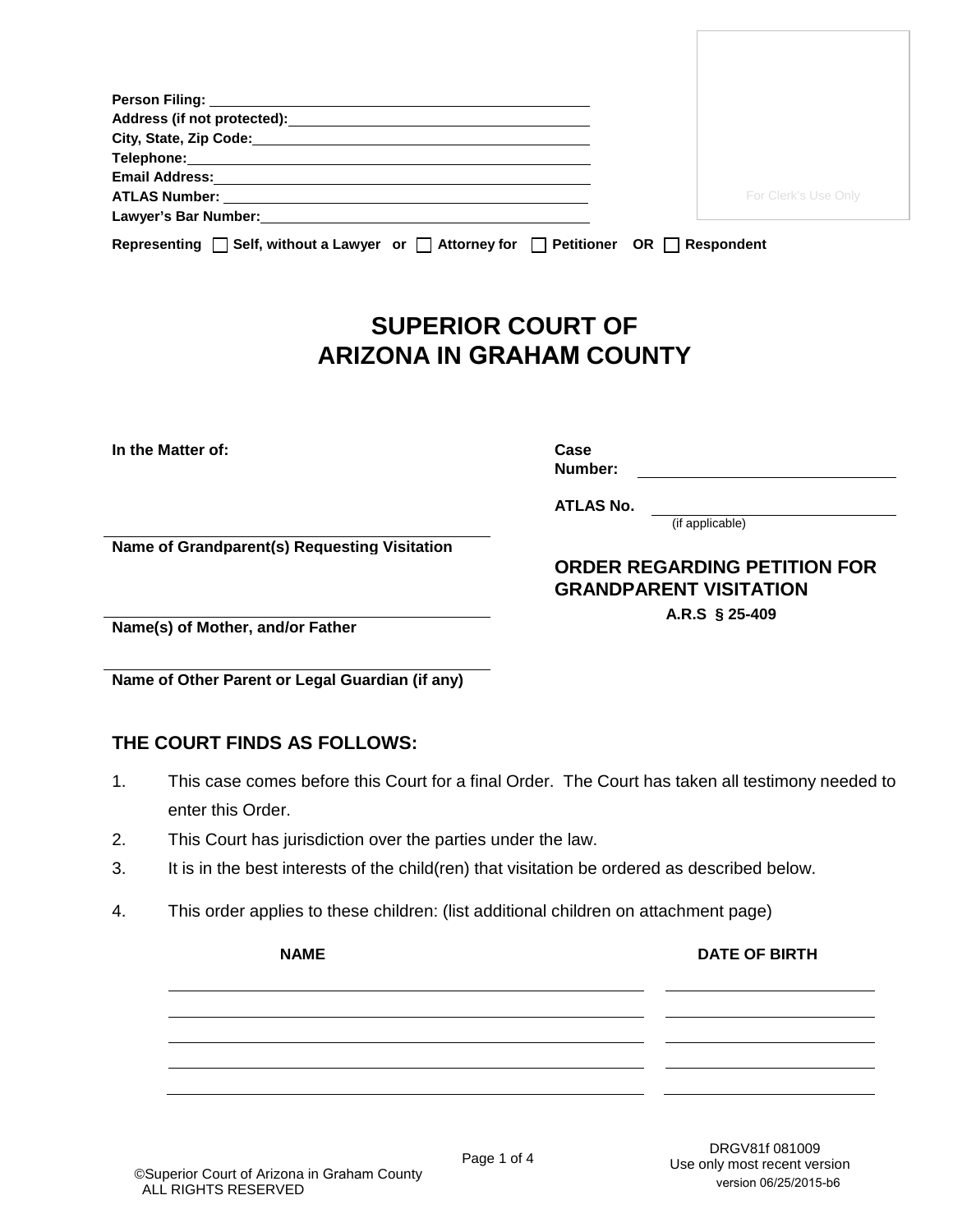| 5.                  | This order concerns the visitation rights of the grandparents or $\Box$ great grandparents whose<br>full names are listed below.                        |  |  |  |  |
|---------------------|---------------------------------------------------------------------------------------------------------------------------------------------------------|--|--|--|--|
|                     | <b>Maternal Grandmother:</b>                                                                                                                            |  |  |  |  |
|                     | Maternal Grandfather:                                                                                                                                   |  |  |  |  |
|                     | Paternal Grandmother:<br>and the control of the control of the control of the control of the control of the control of the control of the               |  |  |  |  |
|                     | Paternal Grandfather:                                                                                                                                   |  |  |  |  |
|                     |                                                                                                                                                         |  |  |  |  |
| 6.                  | The names of the parents of the child(ren) are:                                                                                                         |  |  |  |  |
|                     | Mother:                                                                                                                                                 |  |  |  |  |
|                     | Father:                                                                                                                                                 |  |  |  |  |
|                     |                                                                                                                                                         |  |  |  |  |
| 7.                  | The Court makes the following findings: (check which applies)                                                                                           |  |  |  |  |
|                     | Parents of minor child(ren) have been divorced for at least 3 months:<br>А.                                                                             |  |  |  |  |
|                     | OR $\Box$ Father of minor child(ren) has been dead for at least 3 months:<br>Β.<br>Mother                                                               |  |  |  |  |
|                     | C.<br>Mother<br>OR $\Box$ Father of minor child(ren) has been missing for at least 3 months:                                                            |  |  |  |  |
|                     | The child(ren) were born out of wedlock, OR<br>D.                                                                                                       |  |  |  |  |
|                     | Ε.<br>The requirements of Arizona law for grandparent visitation, as stated in A.R.S. § 25-409)<br>have NOT been met.                                   |  |  |  |  |
| 8.                  | This order governs visitation rights between the minor children named in number 4 above, and<br>the grand or great grandparents named in Number 5, and: |  |  |  |  |
|                     | the Mother                                                                                                                                              |  |  |  |  |
|                     | the Father                                                                                                                                              |  |  |  |  |
|                     | OTHER (Name of guardian or other person listed in caption to case):                                                                                     |  |  |  |  |
|                     |                                                                                                                                                         |  |  |  |  |
|                     |                                                                                                                                                         |  |  |  |  |
| IT IS ORDERED THAT: |                                                                                                                                                         |  |  |  |  |
| Α.                  | Visitation shall be as follows: (if NO visitation, skip to "C")                                                                                         |  |  |  |  |
|                     | <b>TRANSPORTATION OF CHILDREN:</b> (explain specifically)<br>1.                                                                                         |  |  |  |  |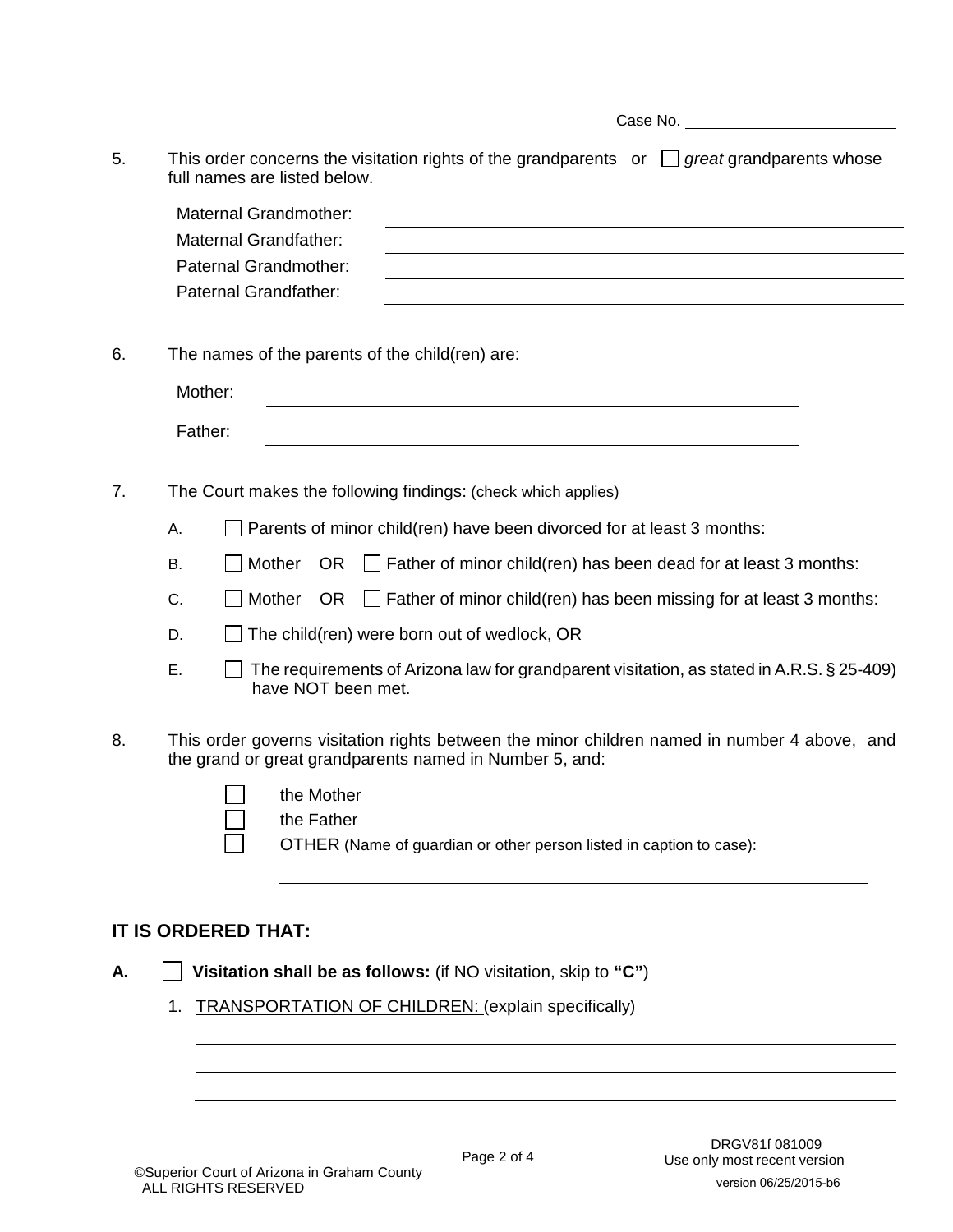Case No.

| 2. | VISITATION DURING WEEKDAYS OR WEEKENDS (explain specifically)                                                                                                                                            |                                                                         |
|----|----------------------------------------------------------------------------------------------------------------------------------------------------------------------------------------------------------|-------------------------------------------------------------------------|
| 3. | VISITATION DURING THE SUMMER MONTHS OR SCHOOL BREAKS: (be specific)                                                                                                                                      |                                                                         |
| 4. | VISITATION FOR HOLIDAYS AND BIRTHDAYS: (be specific):                                                                                                                                                    |                                                                         |
| 5. | TELEPHONE CALLS AND OTHER COMMUNICATIONS (explain specifically):                                                                                                                                         |                                                                         |
| В. | <b>OTHER ORDERS:</b> This Court makes further Orders relating to this matter as follows:<br>(Explain -- use additional paper if necessary)                                                               |                                                                         |
| С. | NO VISITATION is ordered at this time.                                                                                                                                                                   |                                                                         |
|    | <b>FINAL APPEALABLE ORDER.</b> Pursuant to Arizona Rules of Family Law Procedure, Rule 81, this final<br>judgment/decree is settled, approved and signed by the court and shall be entered by the clerk. |                                                                         |
|    |                                                                                                                                                                                                          | <b>JUDGE OR COURT COMMISSIONER</b>                                      |
|    | Page 3 of 4<br>©Superior Court of Arizona in Graham County<br>ALL RIGHTS RESERVED                                                                                                                        | DRGV81f 081009<br>Use only most recent version<br>version 06/25/2015-b6 |